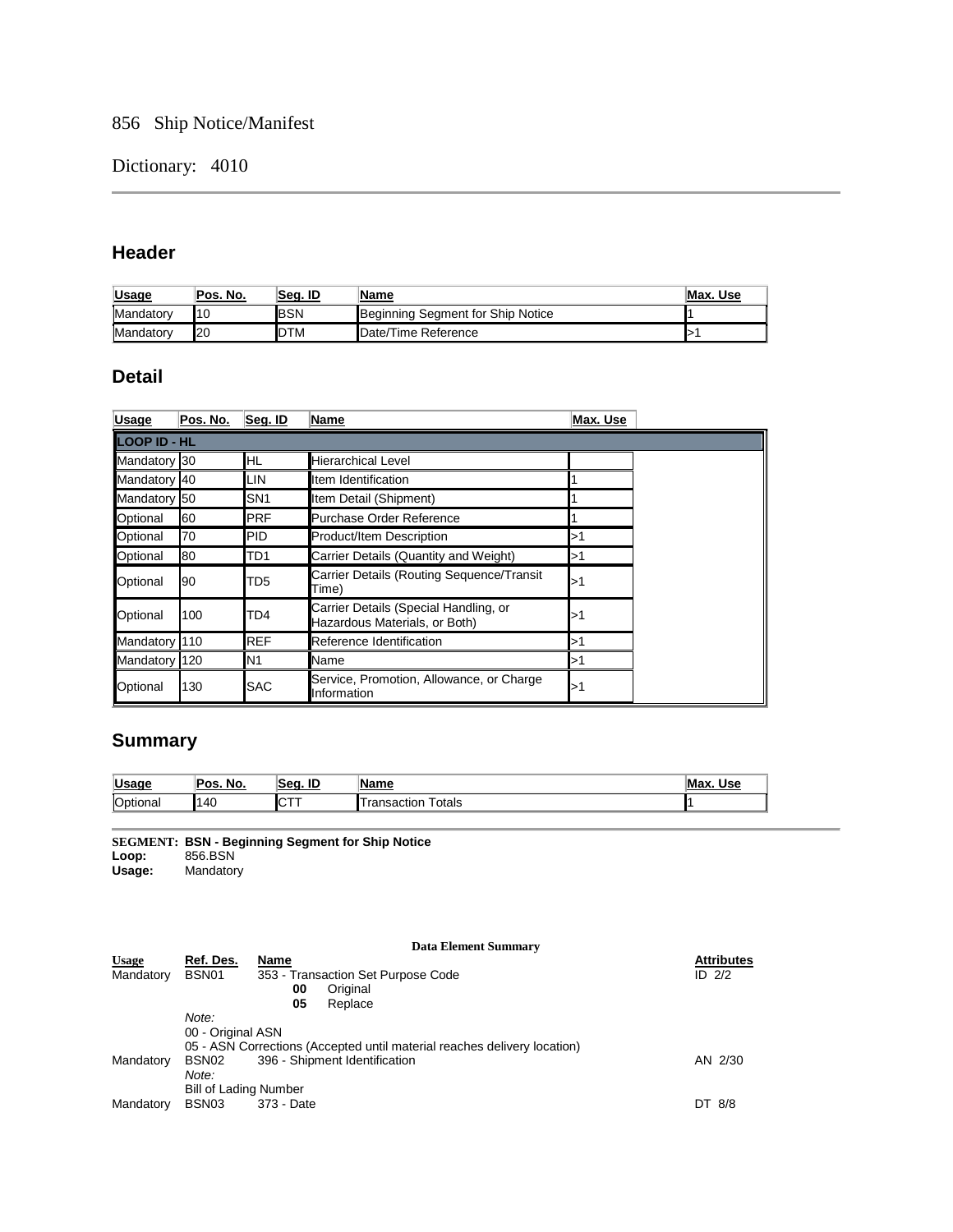**SEGMENT: DTM - Date/Time Reference Loop:** 856.DTM **Usage:** Mandatory

|              |           |                                             | <b>Data Element Summary</b> |                   |
|--------------|-----------|---------------------------------------------|-----------------------------|-------------------|
| <b>Usage</b> | Ref. Des. | Name                                        |                             | <b>Attributes</b> |
| Mandatory    | DTM01     | 374 - Date/Time Qualifier<br>Shipped<br>011 |                             | $ID$ $3/3$        |
|              | Note:     |                                             |                             |                   |
|              |           | <b>Qualifier - Estimated Delivery</b>       |                             |                   |
| Mandatory    | DTM02     | 373 - Date                                  |                             | DT 8/8            |
|              | Note:     |                                             |                             |                   |
|              |           | Date Material Left the Supplier             |                             |                   |
| Optional     | DTM03     | 337 - Time                                  |                             | TM 4/8            |
|              | Note:     |                                             |                             |                   |
|              |           | Time the Material Left the Supplier         |                             |                   |

### **SEGMENT: HL - Hierarchical Level**

**Loop:** 856.HL

**Usage:** Mandatory

|              |               | <b>Data Element Summary</b>           |                   |
|--------------|---------------|---------------------------------------|-------------------|
| <b>Usage</b> | Ref. Des.     | Name                                  | <b>Attributes</b> |
| Mandatory    | HL01<br>Note: | 628 - Hierarchical ID Number          | AN 1/12           |
|              | Line Number   |                                       |                   |
| Mandatory    | HL03          | 735 - Hierarchical Level Code<br>Item | ID $1/2$          |

# **SEGMENT: LIN - Item Identification**

**Loop:** 856.HL.LIN

**Usage:** Mandatory

|              |                   | <b>Data Element Summary</b>                          |                   |
|--------------|-------------------|------------------------------------------------------|-------------------|
| <b>Usage</b> | Ref. Des.         | Name                                                 | <b>Attributes</b> |
| Mandatory    | LIN <sub>02</sub> | 235 - Product/Service ID Qualifier                   | ID $2/2$          |
|              |                   | VP<br>Vendor's (Seller's) Part Number                |                   |
| Mandatory    | LIN <sub>03</sub> | 234 - Product/Service ID                             | AN 1/48           |
|              | Note:             |                                                      |                   |
|              |                   | Vendor Part Number or SKU                            |                   |
| Optional     | LIN <sub>04</sub> | 235 - Product/Service ID Qualifier                   | ID $2/2$          |
|              |                   | ΒP<br><b>Buyer's Part Number</b>                     |                   |
| Optional     | LIN <sub>05</sub> | 234 - Product/Service ID                             | AN 1/48           |
|              | Note:             |                                                      |                   |
|              |                   | SRC Automotive's Part Number if LIN04 is Transmitted |                   |
| Optional     | LIN <sub>06</sub> | 235 - Product/Service ID Qualifier                   | $ID$ $2/2$        |
|              |                   | ZZ<br><b>Mutually Defined</b>                        |                   |
|              | Note:             |                                                      |                   |
|              |                   | Used to send stocking location                       |                   |
| Optional     | LIN <sub>07</sub> | 234 - Product/Service ID                             | AN<br>1/48        |

**SEGMENT: SN1 - Item Detail (Shipment)**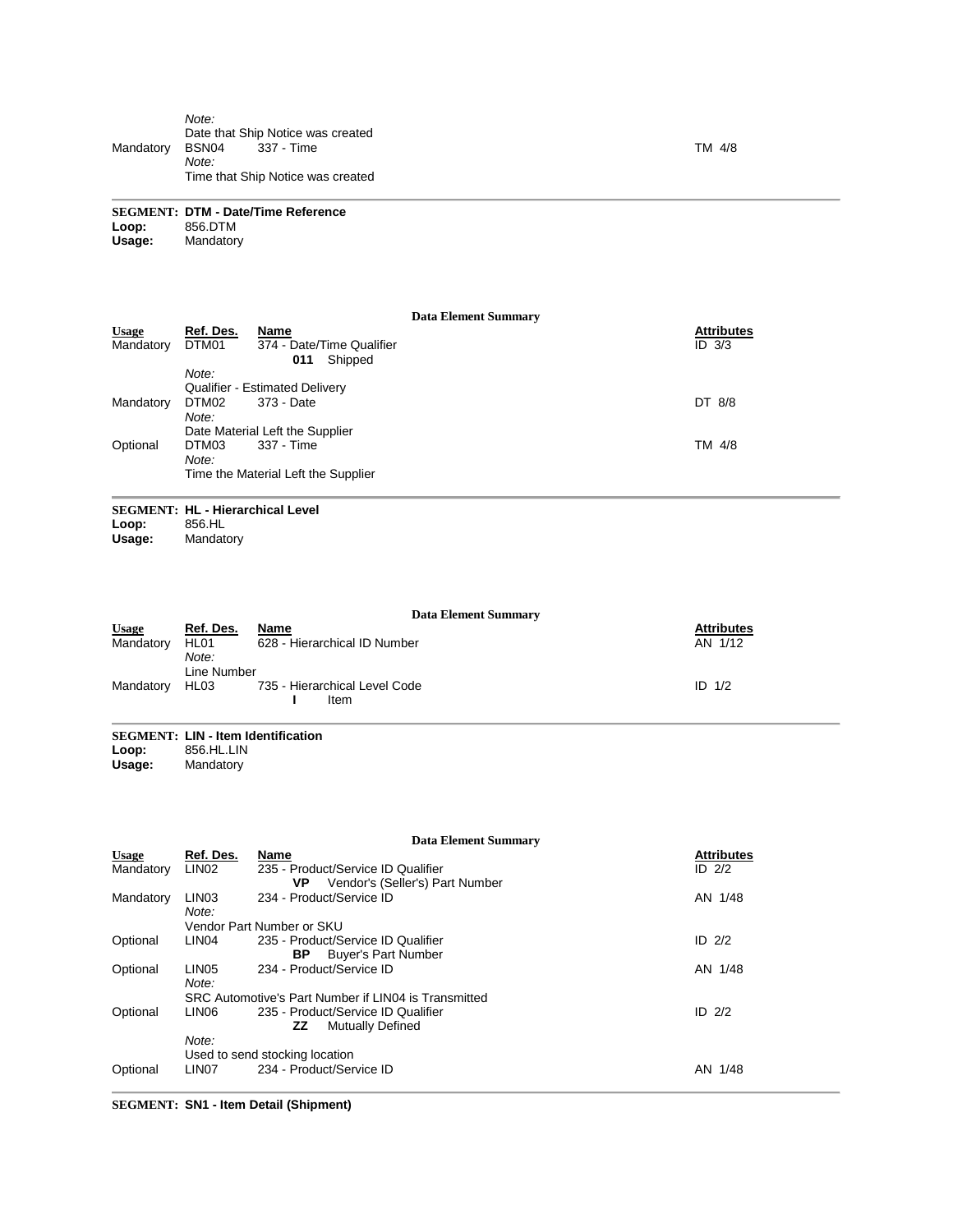#### **Loop:** 856.HL.SN1 **Usage:** Mandatory

|                                     |                                                |                                                                                                                                  | <b>Data Element Summary</b> |                                |
|-------------------------------------|------------------------------------------------|----------------------------------------------------------------------------------------------------------------------------------|-----------------------------|--------------------------------|
| <b>Usage</b><br>Mandatory           | Ref. Des.<br>SN <sub>102</sub>                 | Name<br>382 - Number of Units Shipped                                                                                            |                             | <b>Attributes</b><br>R 1/10    |
| Mandatory                           | Note:<br>SN103                                 | Quantity Shipped on this Ship Notice<br>355 - Unit or Basis for Measurement Code                                                 |                             | ID $2/2$                       |
| Mandatory<br>Mandatory<br>Mandatory | SN <sub>104</sub><br>SN105<br>SN106            | EA<br>Each<br>646 - Quantity Shipped to Date<br>330 - Quantity Ordered<br>355 - Unit or Basis for Measurement Code<br>EA<br>Each |                             | R 1/15<br>R 1/15<br>$ID$ $2/2$ |
| Mandatory                           | SN <sub>108</sub><br>Note:<br>Line Item Status | 668 - Line Item Status Code                                                                                                      |                             | $ID$ $2/2$                     |
| Loop:<br>Usage:                     | 856.HL.PRF<br>Optional                         | <b>SEGMENT: PRF - Purchase Order Reference</b>                                                                                   |                             |                                |
|                                     |                                                |                                                                                                                                  | <b>Data Element Summary</b> |                                |
| <b>Usage</b><br>Mandatory           | Ref. Des.<br>PRF01<br>Note:                    | Name<br>324 - Purchase Order Number                                                                                              |                             | <u>Attributes</u><br>AN 1/22   |
| Mandatory                           | PRF05<br>Note:                                 | <b>SRC Automotive's Purchase Order Number</b><br>350 - Assigned Identification<br>Purchase Order Line Number                     |                             | AN 1/20                        |
| Loop:<br>Usage:                     | 856.HL.PID<br>Optional                         | <b>SEGMENT: PID - Product/Item Description</b>                                                                                   |                             |                                |
|                                     |                                                |                                                                                                                                  | <b>Data Element Summary</b> |                                |
| <b>Usage</b><br>Mandatory           | Ref. Des.<br>PID <sub>01</sub>                 | Name<br>349 - Item Description Type<br>Free-form<br>F                                                                            |                             | <b>Attributes</b><br>ID 1/1    |
| Optional                            | <b>PID05</b><br>Note:<br>Item Description      | 352 - Description                                                                                                                |                             | AN 1/80                        |
| Loop:<br>Usage:                     | 856.HL.TD1<br>Optional                         | SEGMENT: TD1 - Carrier Details (Quantity and Weight)                                                                             |                             |                                |
|                                     |                                                |                                                                                                                                  | <b>Data Element Summary</b> |                                |
| <b>Usage</b><br>Optional            | Ref. Des.<br><b>TD101</b>                      | Name<br>103 - Packaging Code<br><b>BAG</b> Bag<br><b>BBL</b> Barrel                                                              |                             | <b>Attributes</b><br>AN 3/5    |

**BDL** Bundle **BOT** Bottle **BOX** Box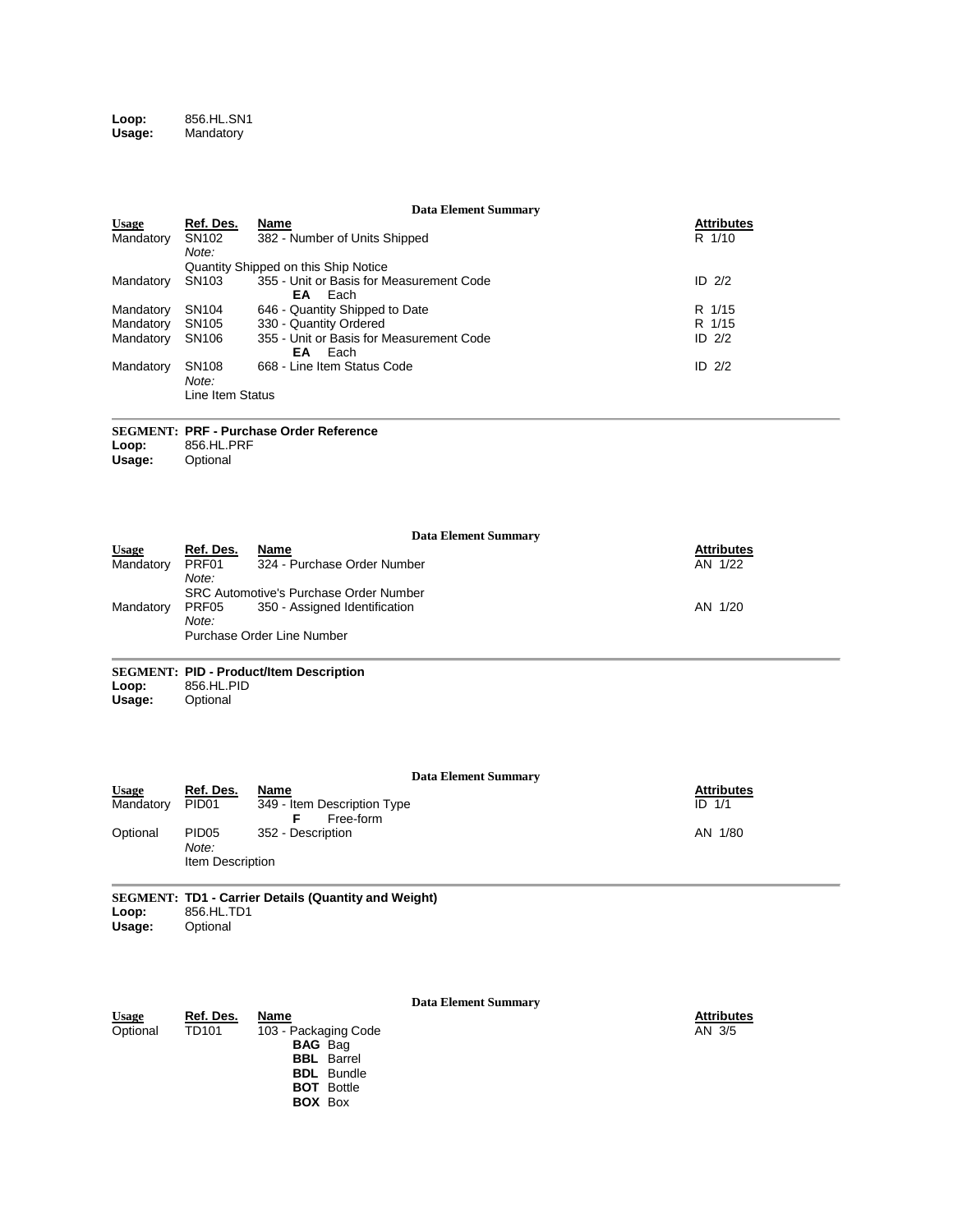| Optional                               | TD102                       | <b>BSK</b> Basket or hamper<br><b>CAN</b> Can<br><b>CNT</b> Container<br><b>COL</b> Coil<br><b>CTN</b> Carton<br><b>DRM</b> Drum<br><b>ENV</b> Envelope<br><b>KTB</b> Knock-Down<br><b>MIX</b> Mixed Container Types<br>PAL Pail<br>PAT Pallet<br><b>PKG</b> Package<br><b>RCK</b> Rack<br><b>ROL Roll</b><br><b>TBN</b> Tote Bin<br><b>WLC</b> Wheeled Carrier<br>80 - Lading Quantity | NO 1/7                                   |
|----------------------------------------|-----------------------------|-----------------------------------------------------------------------------------------------------------------------------------------------------------------------------------------------------------------------------------------------------------------------------------------------------------------------------------------------------------------------------------------|------------------------------------------|
| Loop:<br>Usage:                        | 856.HL.TD5<br>Optional      | <b>SEGMENT: TD5 - Carrier Details (Routing Sequence/Transit Time)</b>                                                                                                                                                                                                                                                                                                                   |                                          |
|                                        |                             | <b>Data Element Summary</b>                                                                                                                                                                                                                                                                                                                                                             |                                          |
| <b>Usage</b><br>Mandatory              | <u>Ref. Des.</u><br>TD501   | <u>Name</u><br>133 - Routing Sequence Code                                                                                                                                                                                                                                                                                                                                              | <u>Attributes</u><br>$ID$ $1/2$          |
| Mandatory                              | TD502                       | Origin/Delivery Carrier (Any Mode)<br>в<br>66 - Identification Code Qualifier<br>Standard Carrier Alpha Code (SCAC)<br>2<br>ZZ                                                                                                                                                                                                                                                          | ID $1/2$                                 |
| Mandatory                              | TD503<br>Note:              | <b>Mutually Defined</b><br>67 - Identification Code<br>If value of TD502 is 2, this field will contain the carrier SCAC code<br>If value of TD502 is ZZ, this field will contain the name of the carrier                                                                                                                                                                                | AN 2/80                                  |
| Loop:<br>Usage:                        | 856.HL.TD4<br>Optional      | <b>SEGMENT: TD4 - Carrier Details (Special Handling, or Hazardous Materials, or Both)</b>                                                                                                                                                                                                                                                                                               |                                          |
|                                        |                             | <b>Data Element Summary</b>                                                                                                                                                                                                                                                                                                                                                             |                                          |
| Usage<br>Optional                      | Ref. Des.<br>TD401          | <u>Name</u><br>152 - Special Handling Code                                                                                                                                                                                                                                                                                                                                              | Attributes<br>ID 2/3                     |
| Optional<br>Optional                   | TD402<br>TD403              | 208 - Hazardous Material Code Qualifier<br>Hazardous Materials ID, DOT<br>D<br>209 - Hazardous Material Class Code                                                                                                                                                                                                                                                                      | $ID$ $1/1$<br>AN 1/4                     |
| Loop:<br>Usage:                        | 856.HL.REF<br>Mandatory     | <b>SEGMENT: REF - Reference Identification</b>                                                                                                                                                                                                                                                                                                                                          |                                          |
| <b>Usage</b><br>Mandatory<br>Mandatory | Ref. Des.<br>REF01<br>REF02 | <b>Data Element Summary</b><br>Name<br>128 - Reference Identification Qualifier<br><b>Related Vendor Order Number</b><br>1۷<br><b>CN</b><br>Carrier's Reference Number (PRO/Invoice)<br>PK.<br>Packing List Number<br>127 - Reference Identification                                                                                                                                    | <b>Attributes</b><br>ID $2/3$<br>AN 1/30 |
|                                        |                             |                                                                                                                                                                                                                                                                                                                                                                                         |                                          |